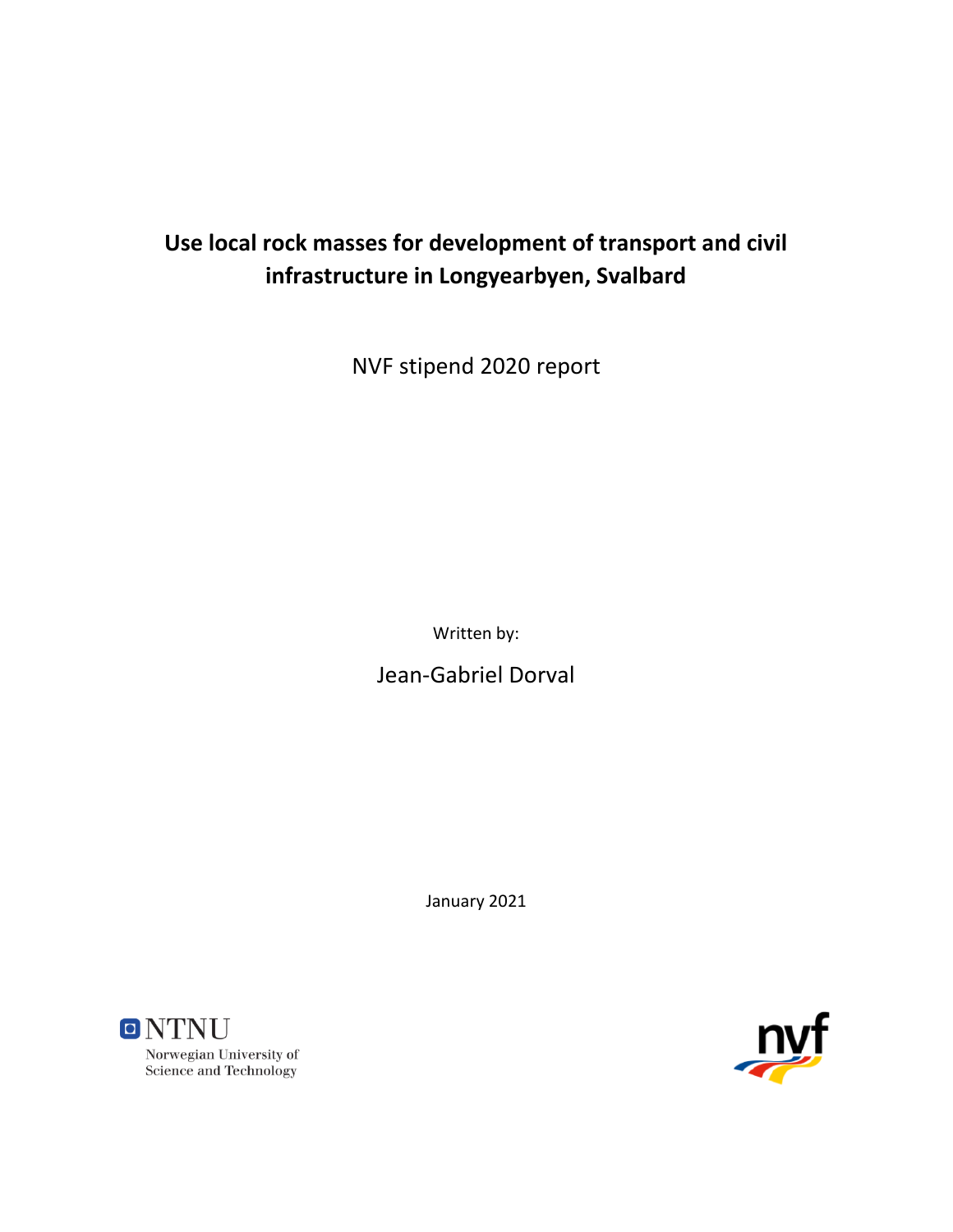### Introduction

Last year, an application was submitted to NVF to support a research project in Longyearbyen, on the Svalbard archipelago. The main goals were to evaluate the current use of rock masses in Svalbard and to better understand the properties of the locally available rock for the needs of civil infrastructures and transport applications. Those goals were considered in line with the topic «Transport in cities and transport planning» of the NVF scholarship program. The final objective of this project was to give recommendations for the usage of the local crushed rocks for road construction (as a bearing layer in the pavement structure) and for winter maintenance (sand for icy surfaces).

#### COVID19 impacts and new schedule

The master student undertaking this project was stuck outside of Norway from the end of February 2020 to early September 2020 due to the border restrictions. Since this situation is exceptional and considering that no data were collected before the border closure, he was allowed by NTNU to pause his thesis from April 1, 2020 until his return to Norway. Initially, the project would have been done in three stages:

- 1. Meeting the local stakeholders, collection of the sample in Longyearbyen and shipping to Trondheim (approx. 7 weeks)
- 2. Intensive laboratory work at NTNU (4 weeks)
- 3. Compilation of the results and engineering application in Longyearbyen (9 weeks)

The sample collection and transportation to Trondheim occurred once the master student was stuck in Canada. Upon his return to Norway, he directly started with the laboratory testing, completed it and then flew to Longyearbyen to work on the remaining tasks. The mandatory travel quarantine was done in Trondheim, before he could access the university's facilities. The modified project schedule is presented in [Figure 1.](#page-2-0)

The pandemic had other impacts on this project such as: an increase in costs for the flight tickets, difficulty to get in contact with the stakeholders (remote work situation) and a more complex access to the laboratory (new social distancing rules).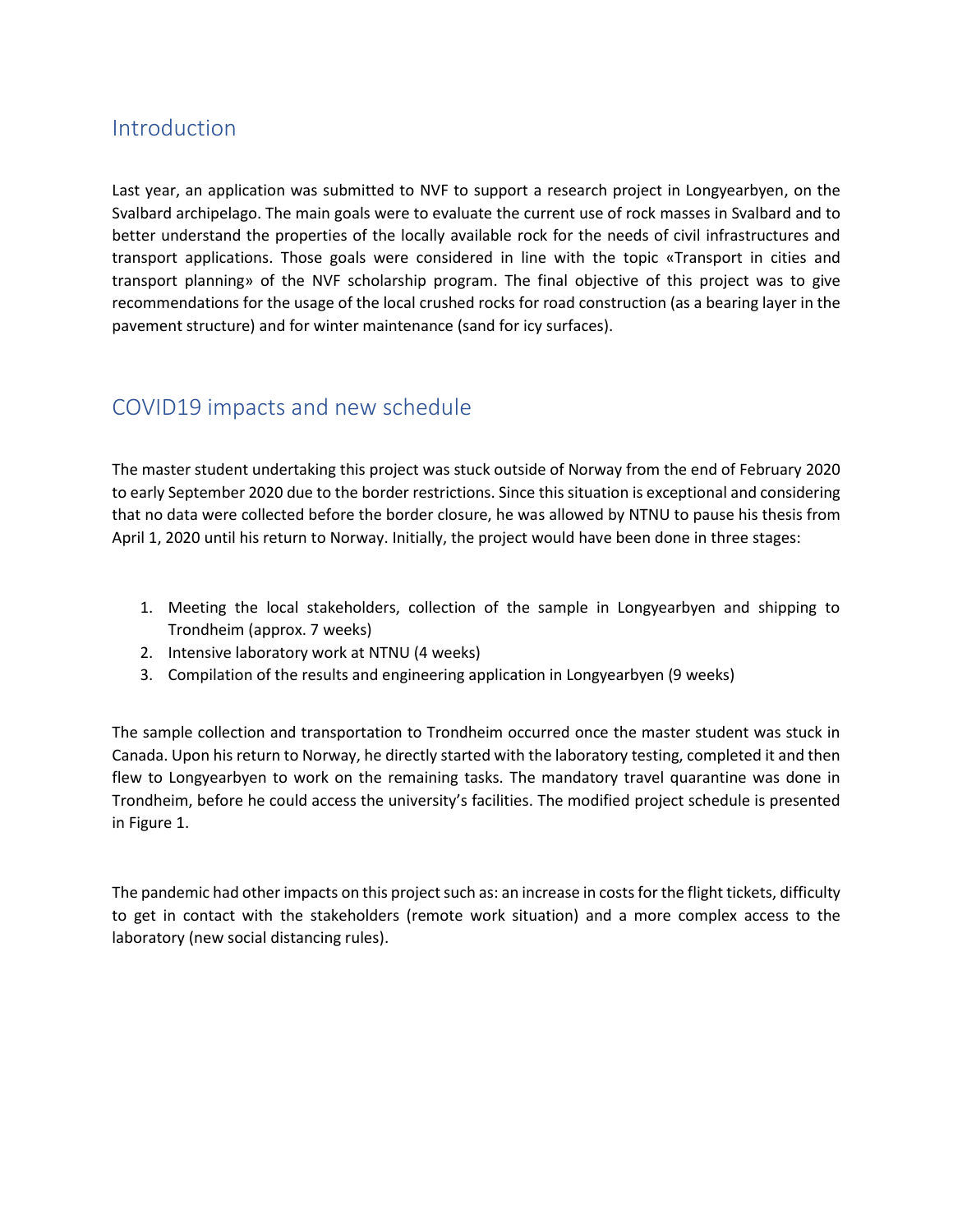| <b>Date</b>                                     |  |               |  |                         | Feb 10 Feb 17 Feb 24 March 2 March 9 March 16 March 23 March 30 | Apr <sub>6</sub>     |  |  |  |  | 14-sept 21-sept 28-sept 05-oct 12-oct 19-oct 26-oct 02-nov 09-nov 16-nov 23-nov 30-nov Dec 7 Dec 15 |                  |               |
|-------------------------------------------------|--|---------------|--|-------------------------|-----------------------------------------------------------------|----------------------|--|--|--|--|-----------------------------------------------------------------------------------------------------|------------------|---------------|
|                                                 |  |               |  | CANADA (Feb24-March 17) |                                                                 |                      |  |  |  |  |                                                                                                     |                  |               |
| Compressive strength test                       |  |               |  |                         |                                                                 |                      |  |  |  |  |                                                                                                     |                  |               |
| Meetings of actors Longyearbyen                 |  |               |  |                         |                                                                 |                      |  |  |  |  |                                                                                                     |                  |               |
| Geological history write-up                     |  |               |  |                         |                                                                 |                      |  |  |  |  |                                                                                                     |                  |               |
| Background write-up                             |  |               |  |                         |                                                                 |                      |  |  |  |  |                                                                                                     |                  |               |
| Sampling (by Arne and David)                    |  |               |  |                         |                                                                 |                      |  |  |  |  |                                                                                                     |                  |               |
| Sample preparation (by Arne and David)          |  |               |  |                         |                                                                 |                      |  |  |  |  |                                                                                                     |                  |               |
| Sample transport to NTNU (by Arne)              |  |               |  |                         |                                                                 |                      |  |  |  |  |                                                                                                     |                  |               |
| Preparation of the granular fractions (crusher) |  |               |  |                         |                                                                 | <b>Thesis paused</b> |  |  |  |  |                                                                                                     |                  |               |
| Basic soil sample parameters (p,w,n)            |  |               |  |                         |                                                                 | from April 1         |  |  |  |  |                                                                                                     |                  |               |
| Los Angeles test                                |  |               |  |                         |                                                                 | to September         |  |  |  |  |                                                                                                     |                  |               |
| Micro-Deval test                                |  |               |  |                         |                                                                 | 7 (COVID19)          |  |  |  |  |                                                                                                     |                  |               |
| Flakiness index                                 |  |               |  |                         |                                                                 |                      |  |  |  |  |                                                                                                     |                  |               |
| Mineral composition by XRD                      |  |               |  |                         |                                                                 |                      |  |  |  |  |                                                                                                     |                  |               |
| Freeze-thaw resistance                          |  |               |  |                         |                                                                 |                      |  |  |  |  |                                                                                                     |                  |               |
| Thermal conductivity measurements               |  |               |  |                         |                                                                 |                      |  |  |  |  |                                                                                                     |                  |               |
| <b>Triaxial test</b>                            |  |               |  |                         |                                                                 |                      |  |  |  |  |                                                                                                     |                  |               |
| Result compilation & standards comparison       |  |               |  |                         |                                                                 |                      |  |  |  |  |                                                                                                     |                  |               |
| <b>Engineering applications</b>                 |  |               |  |                         |                                                                 |                      |  |  |  |  |                                                                                                     |                  |               |
| Master's thesis defense                         |  |               |  |                         |                                                                 |                      |  |  |  |  |                                                                                                     |                  | <b>Dec 15</b> |
| Hand-in                                         |  |               |  |                         |                                                                 |                      |  |  |  |  |                                                                                                     | Dec <sub>1</sub> |               |
|                                                 |  |               |  |                         |                                                                 |                      |  |  |  |  |                                                                                                     |                  |               |
|                                                 |  | critical step |  |                         |                                                                 |                      |  |  |  |  |                                                                                                     |                  |               |
|                                                 |  | UNIS task     |  |                         |                                                                 |                      |  |  |  |  |                                                                                                     |                  |               |
|                                                 |  | NTNU task     |  |                         |                                                                 |                      |  |  |  |  |                                                                                                     |                  |               |
|                                                 |  | outside event |  |                         |                                                                 |                      |  |  |  |  |                                                                                                     |                  |               |

<span id="page-2-0"></span>*Figure 1: Modified project schedule*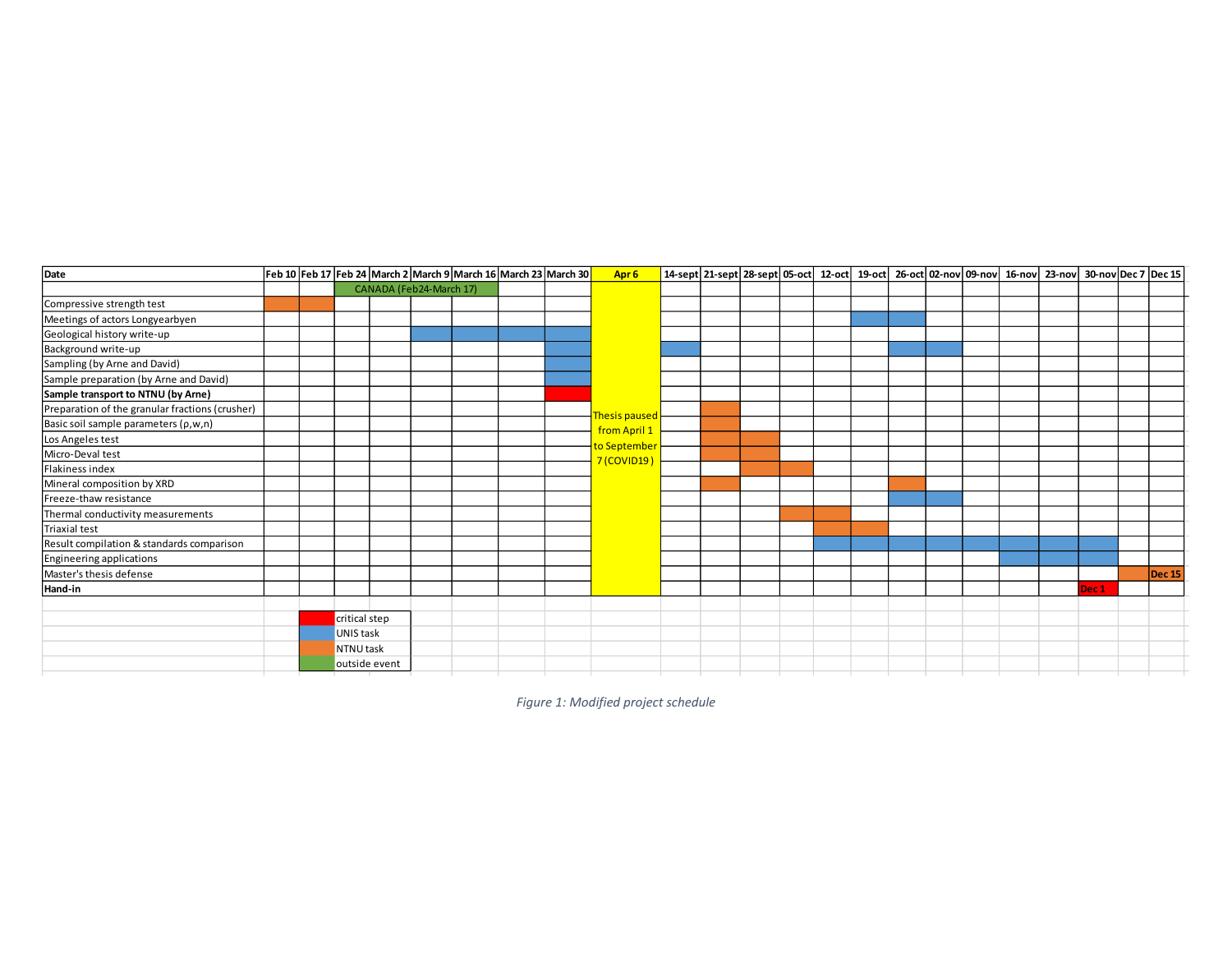## Methodology

The laboratory testing campaign was successful and provided various useful parameters derived from the crushed Longyearbyen granular material. Once on Svalbard, the stakeholders were interviewed in order to obtain a good understanding of the local construction market and to evaluate the quantity of material imported yearly. Site visits of past and current construction projects occurred to supplement the interviews.

The following list summarizes the work that was done during this project:

#### **NTNU (Trondheim):**

- Abrasion tests (5 x Los Angeles and 5 x Micro-Deval)
- Determination of particle shape (3 x Flakiness Index)
- Repeated load triaxial test (4x )
- Mineral identification by X-Ray Diffractometry (5 samples sent for analysis)
- Thermal conductivity (1 x saturated gravel and 1 x rock core)
- Specific density (2 x with a pycnometer and 2 x with a cobble apparatus

#### **UNIS (Longyearbyen):**

- Freeze-thaw resistance of particle (1x)
- Interviews and site visits

#### Results

Construction contractors, municipal engineer and consultants were interviewed to evaluate the current use of rock masses in Longyearbyen. They provided quantities, past experiences and insights that proved very useful for this project. The main findings are listed here:

- The rock imported from mainland is used for the following construction activities: concrete and asphalt production, riverbank and coastal erosion protection, road structure, structural embankments, gabion retaining walls, road repairs and winter road maintenance (sand).
- The local road designers follow the Norwegian pavement design manual N200 as much as practical and economical for Longyearbyen's context (thickness of layers and material specifications). In general, imported rocks are used for the pavement and base layer. Local rocks have been used for the subbase layer to reduce costs of most roads in town.
- Each year approximately 20 000 tons of granular material is imported by the construction contractor that is in charge of this operation. Additionally, the company operating the local airport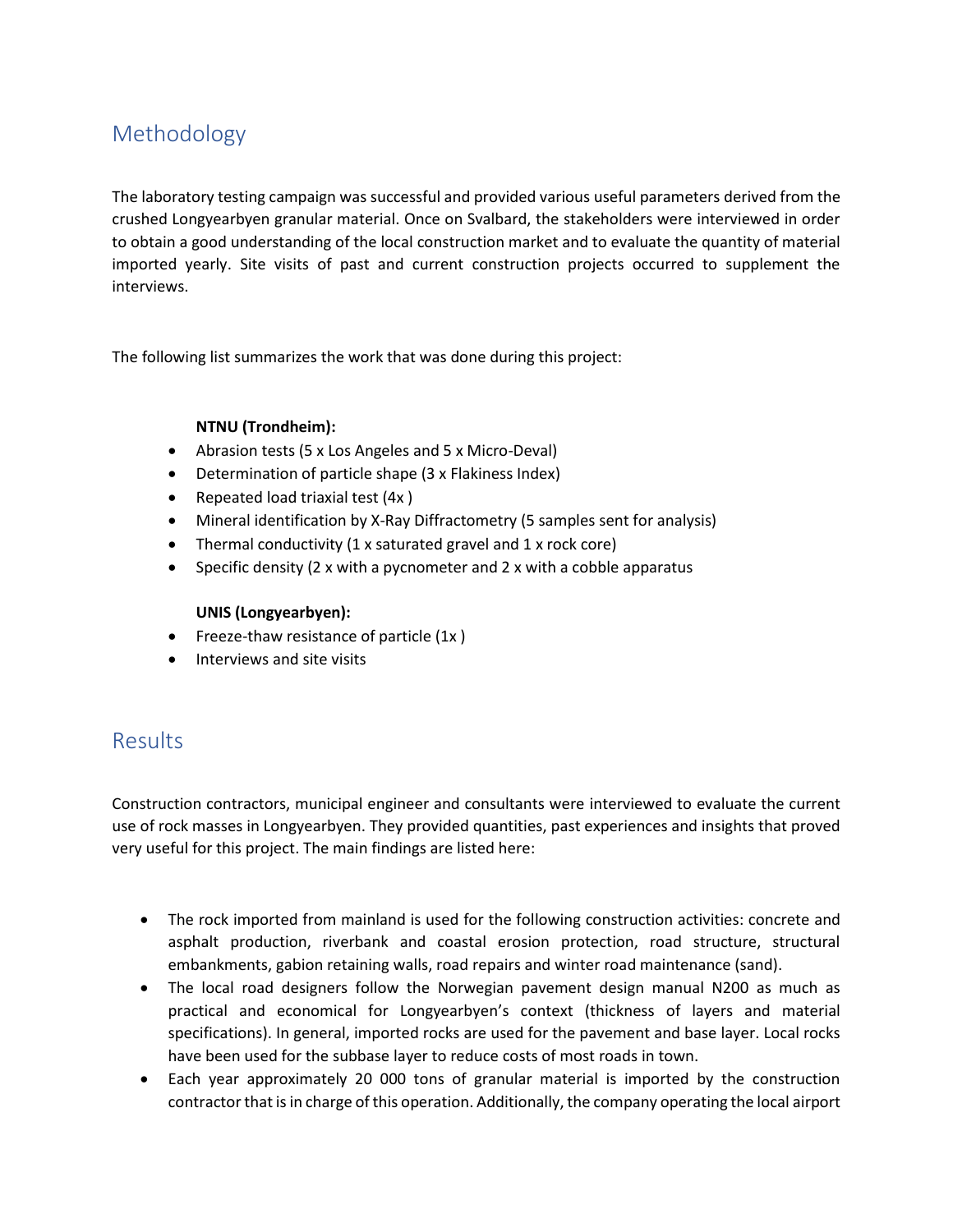imports around 1700 tons of sand and fine gravel to use for the winter maintenance of the runway. This amount lasts for one or two years depending on the intensity of the winter.

• The Norwegian Water Resources and Energy Directorate (NVE) currently executes two large projects in Longyearbyen that are increasing the average quantity of granular material imported from mainland. The Longyearelva riverbanks protection required a significant amount of large boulders that was imported in the last two years. The avalanche protection wall's construction started in 2020 and it requires significant volumes of imported rocks for its completion (roughly 70 000 tons of different sizes).

The properties of the crushed rocks from Longyearbyen were obtained by various standardized tests. The results that are more relatable to road structure are presented here. The remainder is available in the complete thesis.

The abrasion tests are used to categorize material in road standards for various countries. The Los Angeles test indicates how the particle will resist to fragmentation (i.e. under heavy construction traffic) and the Micro-Deval test indicates the particle's long-term resistance to wear (i.e. during the road design life). The determination of particle shape quantifies the proportion of flat and elongated particles in a sample (flakiness index). Those particles might break down under loading due to their weakness and this can become problematic for some construction applications. Material that cannot resist the annual freezing and thawing cycles should be identified prior to construction in cold regions. The freezing and thawing resistance test assesses if an aggregate of a certain size will change after 10 freeze-thaw cycles (crack formation, loss of mass, etc.). [Table 1](#page-4-0) shows the average result for those tests.

| Parameter                       | Value |  |  |  |  |
|---------------------------------|-------|--|--|--|--|
| Los Angeles                     | 34    |  |  |  |  |
| Micro-Deval                     | 47    |  |  |  |  |
| Flakiness Index                 | 14    |  |  |  |  |
| Freezing-thawing resistance (%) | n 5   |  |  |  |  |

| Table 1: Test results |  |  |
|-----------------------|--|--|
|-----------------------|--|--|

<span id="page-4-0"></span>The Los Angeles value obtained is at an intermediate level (approximately class  $LA_{30}$ -LA<sub>35</sub>) and the Micro-Deval result is in the worst category (MDE45-MDE50), both according to the European Standard *DS-EN-1324: Aggregates for unbound and hydraulically bound material for use in civil engineering work and road construction*. The flakiness index value obtained is in the best category (FI<sub>20</sub>) according to the European Standard *DS-EN-1324.* The resistance to freezing and thawing was below 1% mass loss, which corresponds to the best frost resistance class (F1) according to the European Standard *DS-EN-1367-1 Tests for thermal and weathering properties of aggregates - Part 1: Determination of resistance to freezing and thawing*. The results obtained were compared to the Norwegian pavement design manual N200 and to other foreign cold regions standards to assess its possible use in a pavement structure.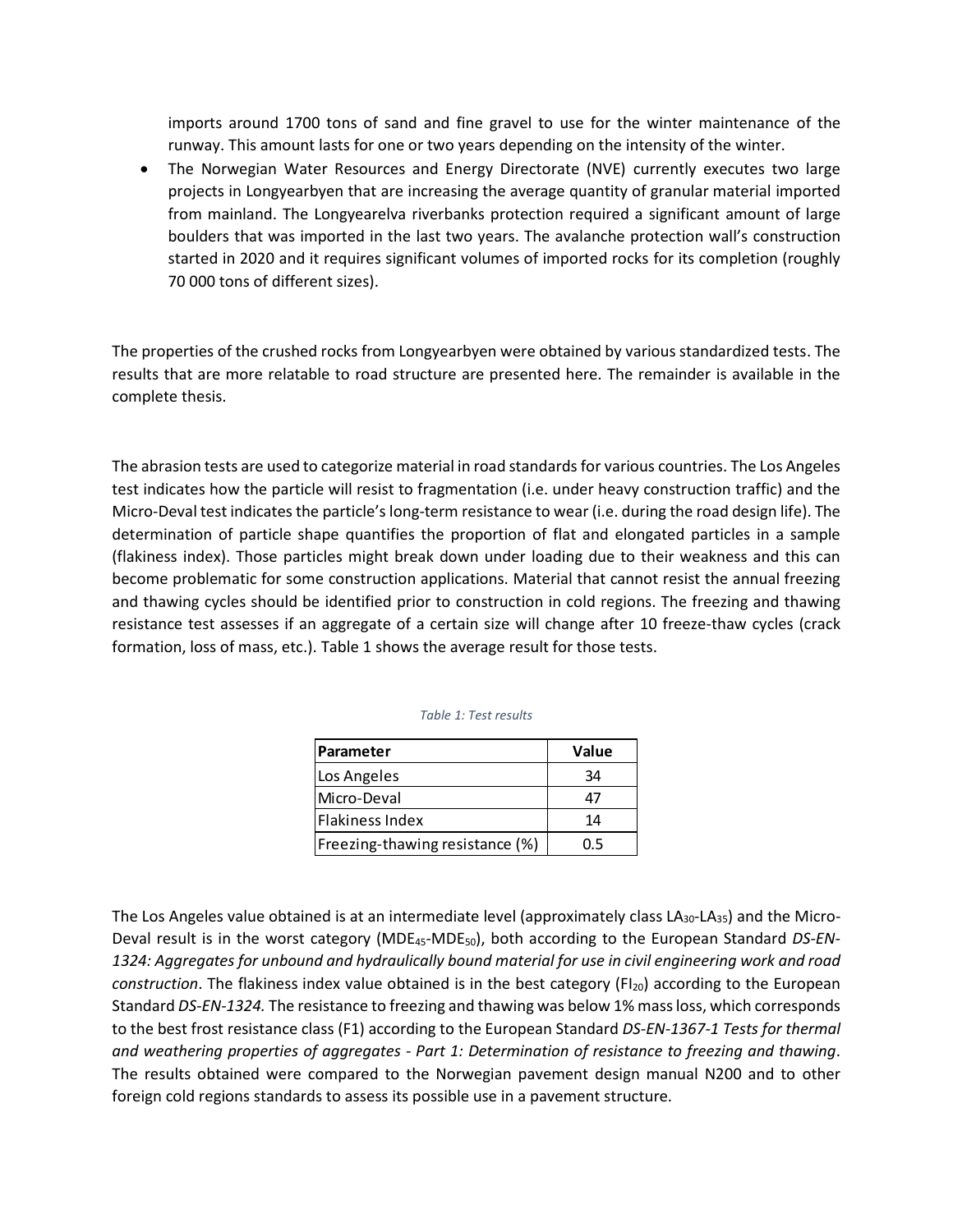Four repeated load triaxial tests were ran based on the European Standard *DS-EN-13286-7: Unbound and hydraulically bound mixtures - Part 7: Cyclic load triaxial test for unbound mixtures*. The gradation of the test specimens was based directly on the requirements for a road base layer (0-31.5mm) from the Norwegian pavement design manual N200. Two tests were done at a water content of 2% and the two supplementary ones at 7%[. Figure 2](#page-5-0) shows the axial plastic deformation of one of the samples throughout the test (water content 2%). The different colored lines correspond to different confining pressures.



*Figure 2: Axial plastic deformation as a function of the number of load cycles (specimen 2)*

<span id="page-5-0"></span>[Figure 3](#page-5-1) shows the results of the resilient modulus in relation to the bulk stress applied on the specimen. The resilient modulus is an important parameter in order to use empirical-mechanical road design software.



<span id="page-5-1"></span>*Figure 3: Resilient modulus and bulk stress according to the Hicks & Monismith model*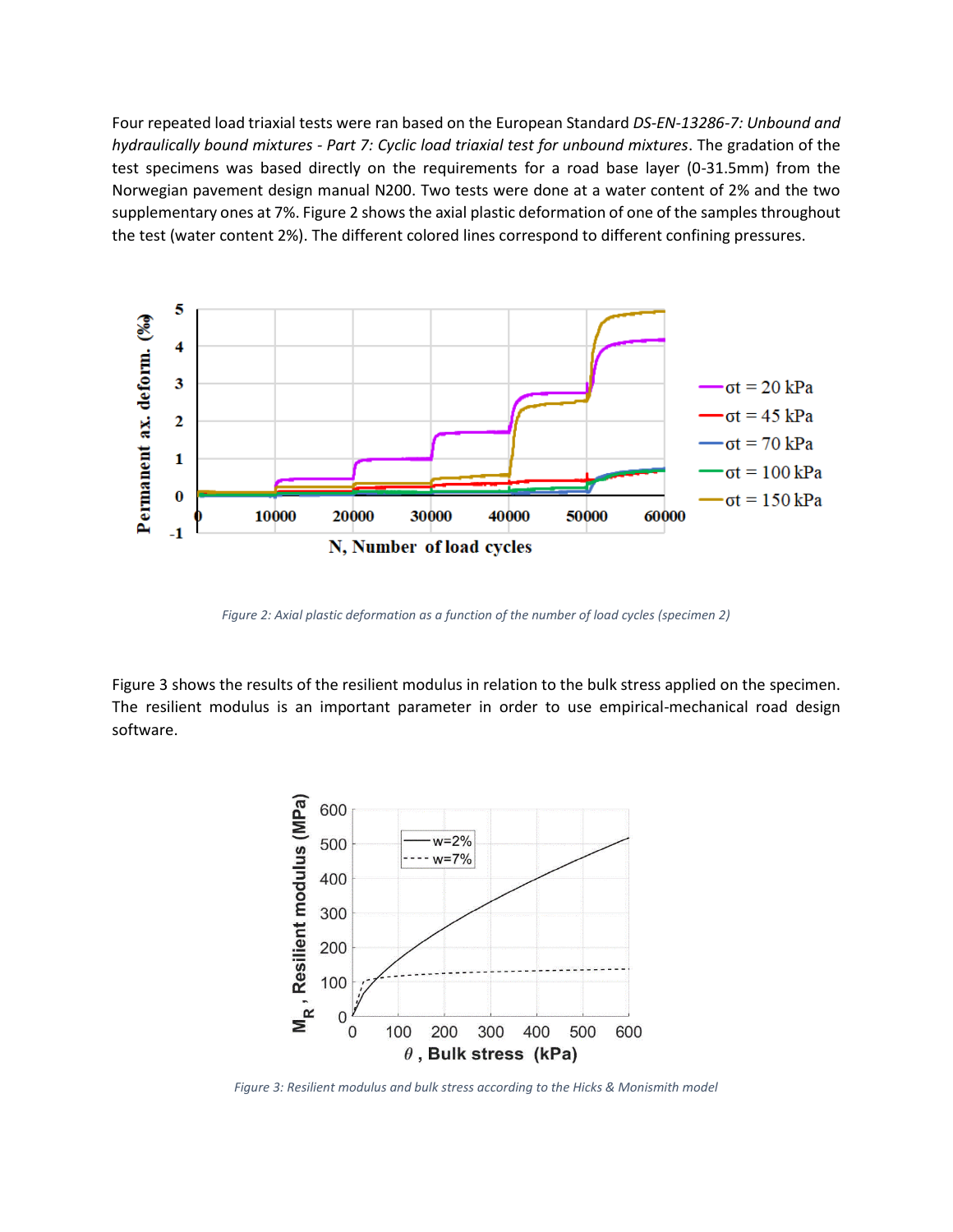The resilient modulus values are smaller in comparison to crushed granular material from mainland Norway. Nonetheless the material from Longyearbyen can stand some loadings and presents a certain bearing capacity.

The information derived from the laboratory tests were used as input in the i3c-me road design software. This computing tool uses the mechanistic-empirical approach to design a pavement structure with a twosteps process. Firstly, i3c-me calculates the stresses, strains and displacements using a mechanistic model. Secondly, the performance of the road is assessed using empirical damage functions. The current typical road sections in Longyearbyen were assessed and compared to sections with a larger quantity of crushed local material. The results, although preliminary, showed that it is possible to use local rocks in the road structure layers (base and subbase). A more thorough calculation should be made with more detailed information on the asphalt layer and mainland granular material.

Other usage for the local rocks were identified and investigated. The crushed material could be used for the construction of granular pads for storage purpose (i.e. maritime containers or snowmobiles). It might also be possible to recommend it as supporting layer for a concrete slab floor (e.g.: garage, warehouse, etc.), with further structural verifications. The thermal properties measurements of the Longyearbyen crushed material were used to verify if it would be suitable for an «Air-Convective Embankment». It resulted that the local rock masses could be appropriate to increase the cooling rate of mainland granular material used for load-bearing tasks (i.e. the core of a road embankment). Additionally, gabion baskets could be filled with local rock (crushed or natural) instead of importing rock from the mainland. In order to maximize the efficiency of those retaining walls, special care should be made during the installation to avoid crushing the rocks. The Micro-Deval test results showed that the local material wears down easily under traffic loading. The preliminary recommendation for winter maintenance would be to avoid using a locally crushed sand unless specific investigation is made for such purpose.

#### Communication of the results

The complete master's thesis will soon be available in the NTNU digital library (1). The data from the abrasion tests and the repeated load triaxial test will be published in February 2021 as a data-in-brief article (2). Part of this project have been submitted for a short conference at the Arctic Science Summit Week 2021. Final decision by the scientific committee will occur at the end of January 2021. The author is considering writing an overall journal article to cover the whole testing campaign, but there is no timeline yet.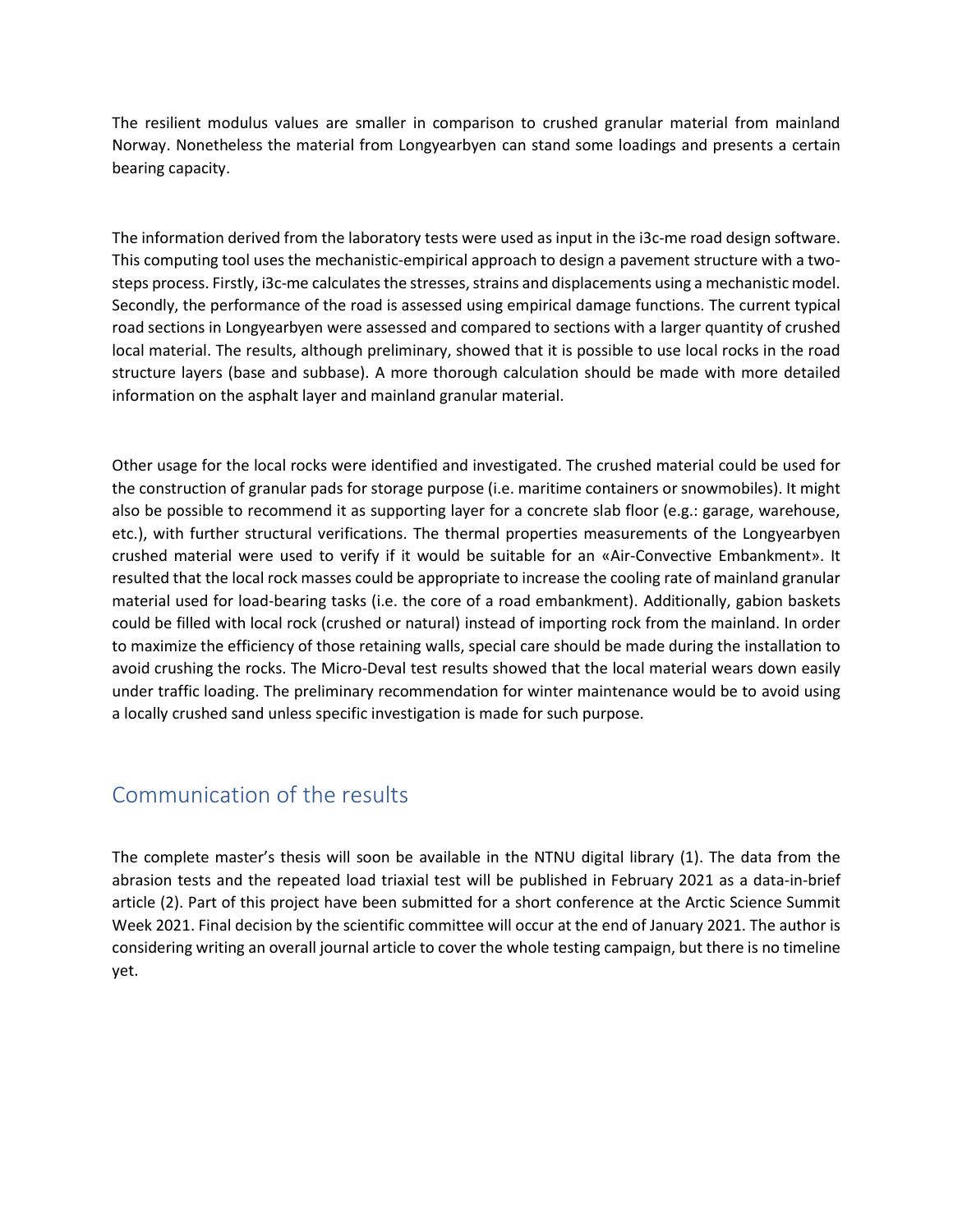## Budget

As mentioned in the original submission to NVF, this research project was included in a SINTEF AS application to the Svalbards Miljøvernfond. The application was rejected in September 2020 and no funding from SINTEF AS was obtained to complete the project. The author is very thankful that the NVF grant covered most of the expenses incurred. [Table 2](#page-7-0) compares the actual cost of the project with the planned budget.

<span id="page-7-0"></span>

|                          |                                       | in NOK |                                                                                                |
|--------------------------|---------------------------------------|--------|------------------------------------------------------------------------------------------------|
|                          | <b>Actual cost Remarks</b><br>Planned |        |                                                                                                |
| <b>UNIS</b>              |                                       |        |                                                                                                |
| Accommodation            | 20000                                 | 8145   | only one stay instead of the two initially planned                                             |
| Local transport          | 2500                                  | 1740   |                                                                                                |
| Food                     | 8600                                  | 7500   |                                                                                                |
| Flight NTNU lab          | 10000                                 | 14757  | significant cost increase due to the modified airlines schedules                               |
| Sampling supplies        | 1000                                  | 1538   |                                                                                                |
| Sample maritime shipping | 10000                                 | 12000  | a slightly heavier sample was brought back (300kg instead of 250 kg)                           |
| <b>NTNU</b>              |                                       |        |                                                                                                |
| Accommodation            | 5000                                  | 10783  | the stay was extended to undergo quarantine and to allow for all the lab test to occur at NTNU |
| Local transport          | 400                                   | 505    |                                                                                                |
| Food                     | 2200                                  | 4500   | lincrease due to the longer period spent in Trondheim                                          |
| <b>Total</b>             |                                       |        |                                                                                                |
|                          | 59700                                 | 61468  |                                                                                                |

#### *Table 2: Cost-tracking*

The main variations are explained by the new schedule. The master student had to adapt his stays to the new duration of his thesis (September to December 1<sup>st</sup>). The stay in Trondheim was extended and the one in Longyearbyen was shortened. Consequently, the cost for accommodation, food and local transport was different than anticipated. The COVID19 pandemic also had an impact on the price of the flight tickets. Overall, the research project kept a total budget close to what was submitted to NVF.

## Conclusion

The objectives of this project were satisfactorily met. The current usage of granular material was evaluated after the interviews. The evaluation of the properties of the local material was done during the laboratory portion of the study. Following the data processing, it was possible to classify the material according to the Norwegian pavement design manual N200 and to give recommendations for the possible use of crushed local material. This study opens the way for other research projects to fill some other knowledge gaps. A full-size test section could be built to ascertain the load-bearing capacity of locally produced crushed aggregates (e.g. a road embankment section or a granular pad). If a thermal design was being considered, a more thorough assessment of the thermal parameters of the gravel should be made.